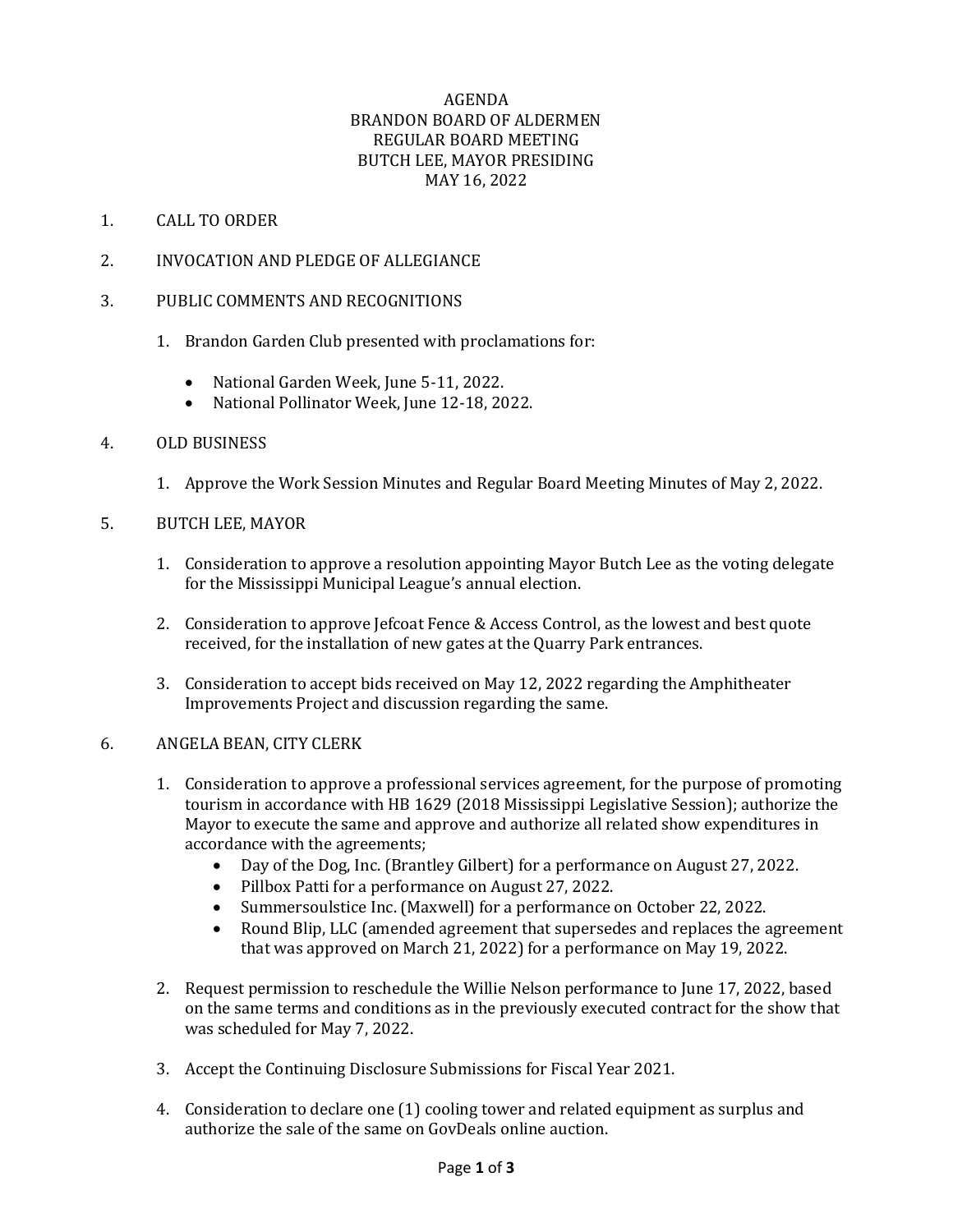- 5. Spread onto the minutes the Interlocal Cooperation Agreement between Rankin County and the City of Brandon for maintenance and improvements of Road and Bridges that has been approved by the Attorney General and as recorded in the Rankin County Chancery Clerks Office as Book 2022, Page 10455-10486.
- 6. Spread onto the minutes a Mississippi Department of Revenue Order approving the amended hours for the sale of alcohol by package store permittees.
- 7. Consideration to approve:
	- a. Docket of Claims for May 16, 2022.
	- b. Fox Everett claims released May 5, 2022.

## 7. LORI FARRAR, EVENTS COORDINATOR

1. Request permission to hire Tammy Roden and Sara Ivy upon completion of hiring prerequisites as Amphitheater runners effective May 17, 2022 and set the rate of pay pursuant to the memo.

## 8. CHARLES SMITH, PUBLIC WORKS DEPARTMENT

- 1. Consideration to declare an emergency the CCTV cleaning and investigation services of storm drain and sewer lines near 530 Busick Wells Road from Suncoast, Inc. in the amount of \$9,215.00 and authorize payment of the same.
- 2. Consideration to declare an emergency the repairs to the Richland Creek lift station from Harvey Services in the amount of \$24,318.91 and authorize payment of the same.
- 3. Consideration to approve Red Oak Construction change order #1 increasing the project by \$46,940.00 with regard to the Industrial Park Waterline Project and authorize the Mayor to execute the same.
- 4. Consideration to accept the bids received on April 26, 2022 for Herbicide Treatment of right -of-ways, ditches, detention ponds and cemeteries and award to Chempro Services with Helena Agri Enterprises as an alternate, as the lowest and best bids received, and authorize the Mayor to execute any related documents.
- 5. Request permission to purchase a MX5400HST Tractor with a bushhog and box scraper from Deviney Equipment, a state contract vendor, in the amount of \$33,331.39 and authorize payment of the same.
- 6. Consideration to hire William Morrow, Jakobe Mack, and Nickolas Proctor as seasonal employees upon completion of hiring prerequisites effective May 17, 2022 through August 31, 2022 and set rate of pay pursuant to the memo.
- 7. Consideration to hire Cody Garner as Water Laborer II upon completion of hiring prerequisites effective May 17, 2022 and set rate of pay pursuant to the memo.